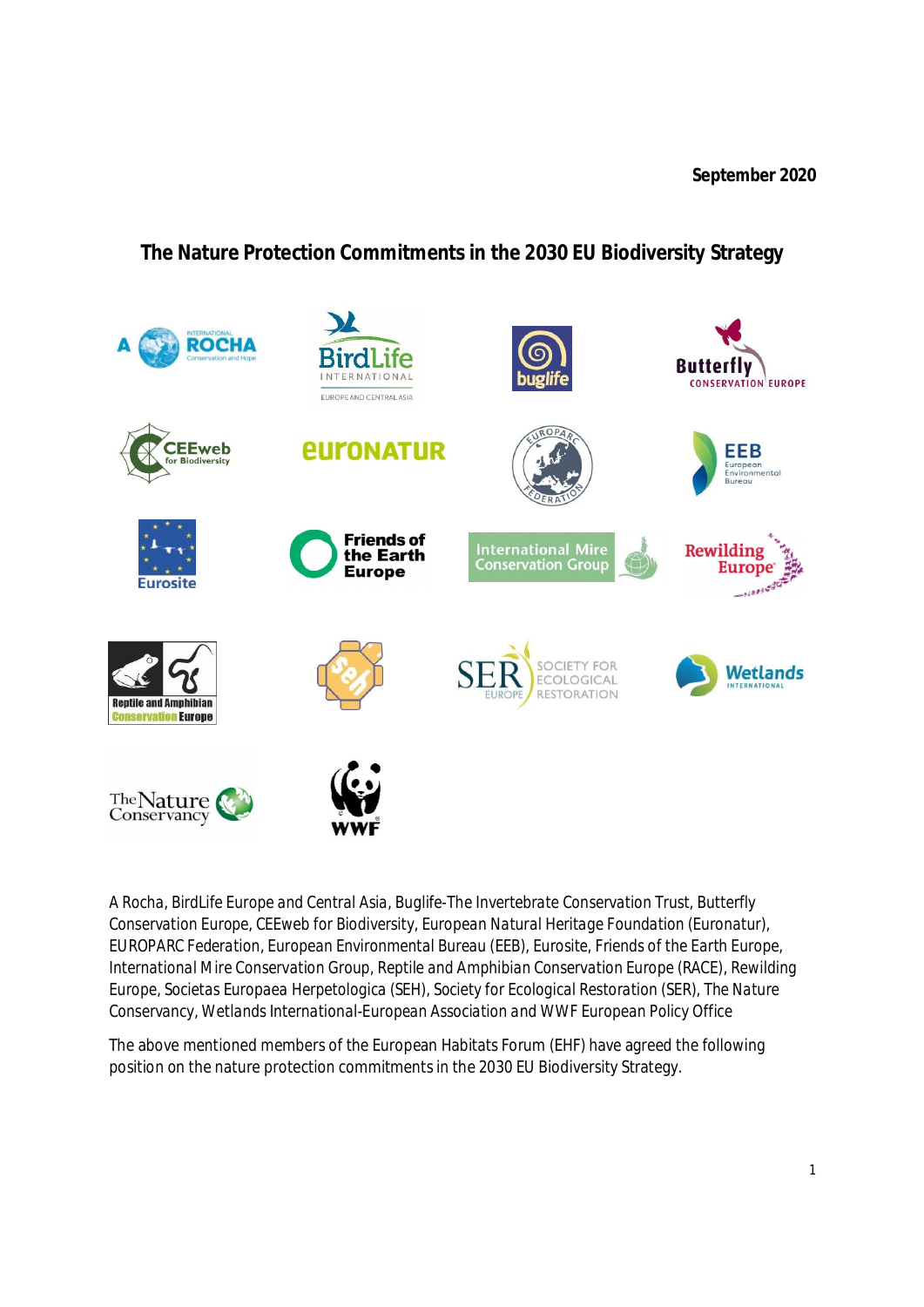## *Summary*

**Member States need to politically endorse the nature protection commitments in the 2030 EU Biodiversity Strategy and commit to their implementation**

- We very much welcome the protected area (PA) targets in the 2030 Biodiversity Strategy and call on Member States to endorse them politically, to commit to their implementation at the highest level, and to install the necessary governance.
- The Strategy commits to a more effective implementation of conservation in existing protected areas; to extend the PA network to a minimum of 30% of EU land and sea, including through increasing connectivity; and ensuring at least 10% of EU land and sea areas are "strictly protected". We strongly support these goals.

**Improving the management effectiveness and actual protection of all existing and new protected areas is an urgent priority**

- We would like to underline that all PA's need to be effectively managed in order to reach the conservation objectives for which they are designated. There is a real urgency, and action at scale is needed to increase the management effectiveness and actual protection, in both terrestrial and marine networks of protected areas. This is essential to improve the conservation status of the habitats and species for which they have been designated. The preliminary results of the State of Nature in the EU report demonstrate there is still a long way to go to reach this goal. Species dependent on agroecosystems are in particularly poor conservation status and need much more effective protection and management action.
- Too many existing Natura 2000 sites still have no conservation measures adopted or are not covered by management plans. Often conservation measures and management plans do not exist or are not legally binding which makes them near meaningless. In many cases, even when binding conservation objectives and measures are adopted, they are not effective, not implemented or enforced, and often lack secure funding. All Member States need to make progress and close the gaps in these areas urgently as a key priority.

**Legally protect a minimum of 30% of the EU's land area and 30% of the EU's sea area and integrate ecological corridors, as part of a true Trans-European Nature Network**

- The overarching objective for the additional designations should be to create an ecologically coherent and representative network of protected areas that covers the full range of ecosystems and their characteristic biodiversity across EUs land and seas.
- The N2000 network is the backbone of this network of protected areas and remaining gaps towards the completion of the N2000 network need to be closed as a matter of priority. The additional designations should be done according to a harmonised methodology.
- For PAs to be able to count towards the 30% target, they need to comply with the IUCN definition of PA's, its accompanying principles and common objectives<sup>1</sup> and be effectively managed.

<sup>1&</sup>lt;br>Guidelines for Applying Protected Area Management Categories, IUCN (2008) https://portals.iucn.org/library/node/30018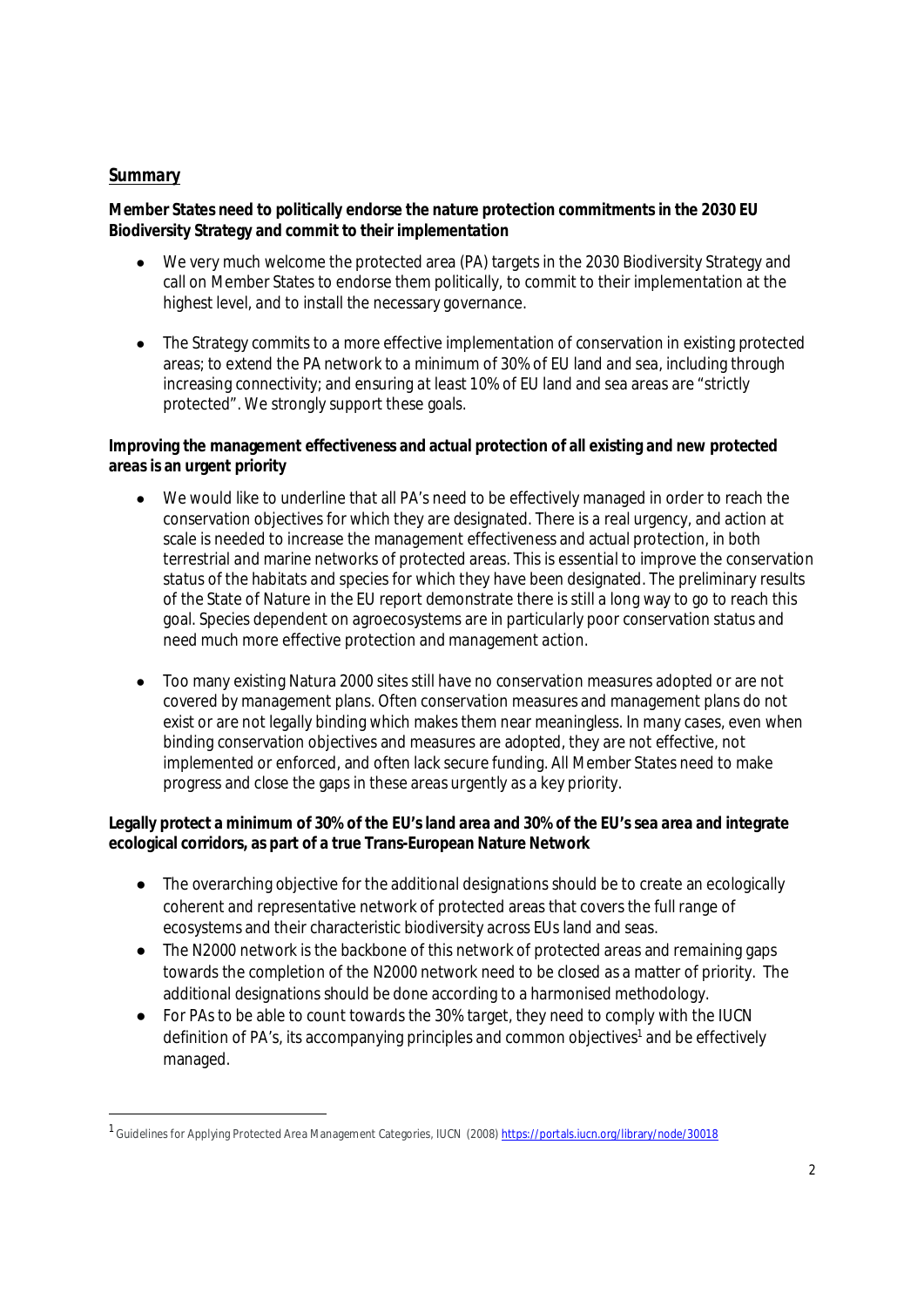● OECMs (other effective area-based conservation measures) need to comply with the definition agreed in the CBD context, give primacy to nature, where there is a conflict, clearly contribute to effective and long-term protection and the establishment of a representative and ecologically coherent network of protected areas, and comply with the IUCN criteria<sup>2</sup> on OECMs, in order to be counted towards the protected area target.

**Strictly protect at least a third of the EU's protected areas, including all remaining EU primary and oldgrowth forests**

● The criteria to define strict protection need to be aligned with the IUCN 1 & 2 management categories and focus primarily on non-intervention management and the protection of large scale natural processes, and vulnerable biodiversity and carbon rich areas. Strict protection must exclude all extractive and habitat altering activities. Only activities strictly required for the conservation purposes in line with the ecological requirements of the site should be allowed.

**Effort sharing between Member States**

● The protected area targets need to be reached both at national and at biogeographical level as this would entail a fair sharing of efforts by all Member States and reflect the ecological realities across EU Biogeographical regions.

# *Effectively manage all protected areas, defining clear conservation objectives and measures, and monitoring them appropriately*

All protected areas need to have legally binding management agreements or plans, with conservation objectives, based on sound science and the ecological needs of the area, timelines, monitoring and specific, funded management actions that are likely to be effective in restoring and sustaining the habitats and their characteristic species to good ecological status.

Member States have a responsibility to ensure implementation of Management Plans and to evaluate progress regularly, taking account of biodiversity monitoring results and adjusting plans to increase effectiveness in achieving the conservation objectives.

Member States will need to ensure enforcement is effective, by promoting policies that ensure their judicial system is aware of the importance of environmental crimes and mismanagement, with prosecutors and judges trained in environmental crime matters; a system of fines and penalties that are commensurate to the crimes' importance and deter from similar actions.

<sup>2</sup> Recognising and reporting other effective area-based conservation measures, IUCN (2019) https://www.iucn.org/news/protectedareas/201911/iucn-publishes-new-guidance-recognising-reporting-and-supporting-other-effective-area-based-conservation-measures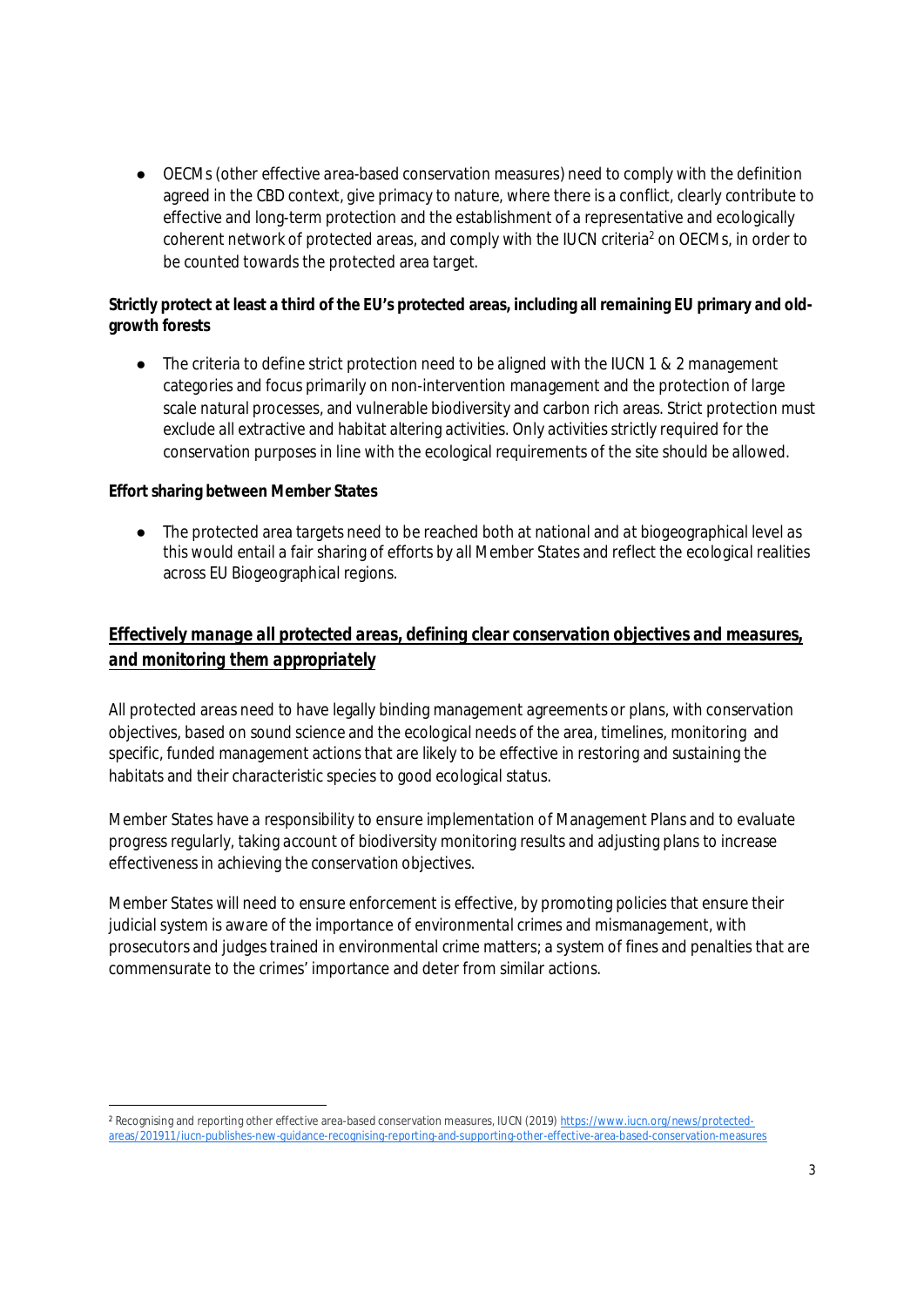To improve management effectiveness, the following elements should be strengthened:

Management Planning: Management plans with conservation objectives, based on science, and adequate conservation measures to meet these objectives. Agreeing what is being done, where and by whom. Clear designation of managing authorities, governing processes, decision making, funding and adequate resources allocation. Implementation of the management plan and monitoring the implementation. Attention to contingency, resilience and change management would further increase the effectiveness of protected area management. A successful management plan is dependent on mature communications and stakeholder engagement, starting from the first phases.

Stakeholder engagement: Working across sectors and at all levels in equitable and participatory processes, with involvement of all interested parties, land users, inhabitants and communities aiming to increase ownership of the conservation goals. To achieve inclusive and constructive stakeholder engagement, building trust and maintaining ongoing positive relationships requires protected area teams with mature communication skills.

Monitoring of biodiversity outcomes in the field: Regular, systematic , standardised monitoring of habitat and species condition to check the effectiveness of the measures; ensure we are on the pathway to species population and habitat quality recovery; and to stimulate and direct corrective action in case of insufficient progress.

Funding: Proper financial and other incentives must be established (e.g. through the CAP, including outcome-based agri-environmental measures and eco-schemes) so land and sea users have a benefit for treating their land and sea in a way that delivers conservation outcomes.

Capacity building and Communication: Protected area staff need a growing range of technical skills, while managers need to provide professional leadership and direction and to secure and wisely use the resources needed. They also need to find ways to address threats, old and new, and to justify and champion protected areas politically, socially, and economically. A recognition of the need for and commitment to capacity building across protected areas in each member state, will support the management effectiveness and thereby the biodiversity outcomes that cannot come by designation alone. Communication competencies include, listening, verbal and non- verbal communications, conflict management and resolution, negotiation skills and awareness raising.

#### *Legally protect a minimum of 30% of the EU's land area and 30% of the EU's sea area and integrate ecological corridors, as part of a true Trans-European Nature Network*

The overarching objective for the additional designations should be to create an ecologically coherent and representative network of protected areas that covers the full range of ecosystems and their characteristic biodiversity across EUs land and seas.

The N2000 network is the backbone of this network of protected areas and remaining gaps towards the completion of the N2000 network need to be closed as a matter of priority.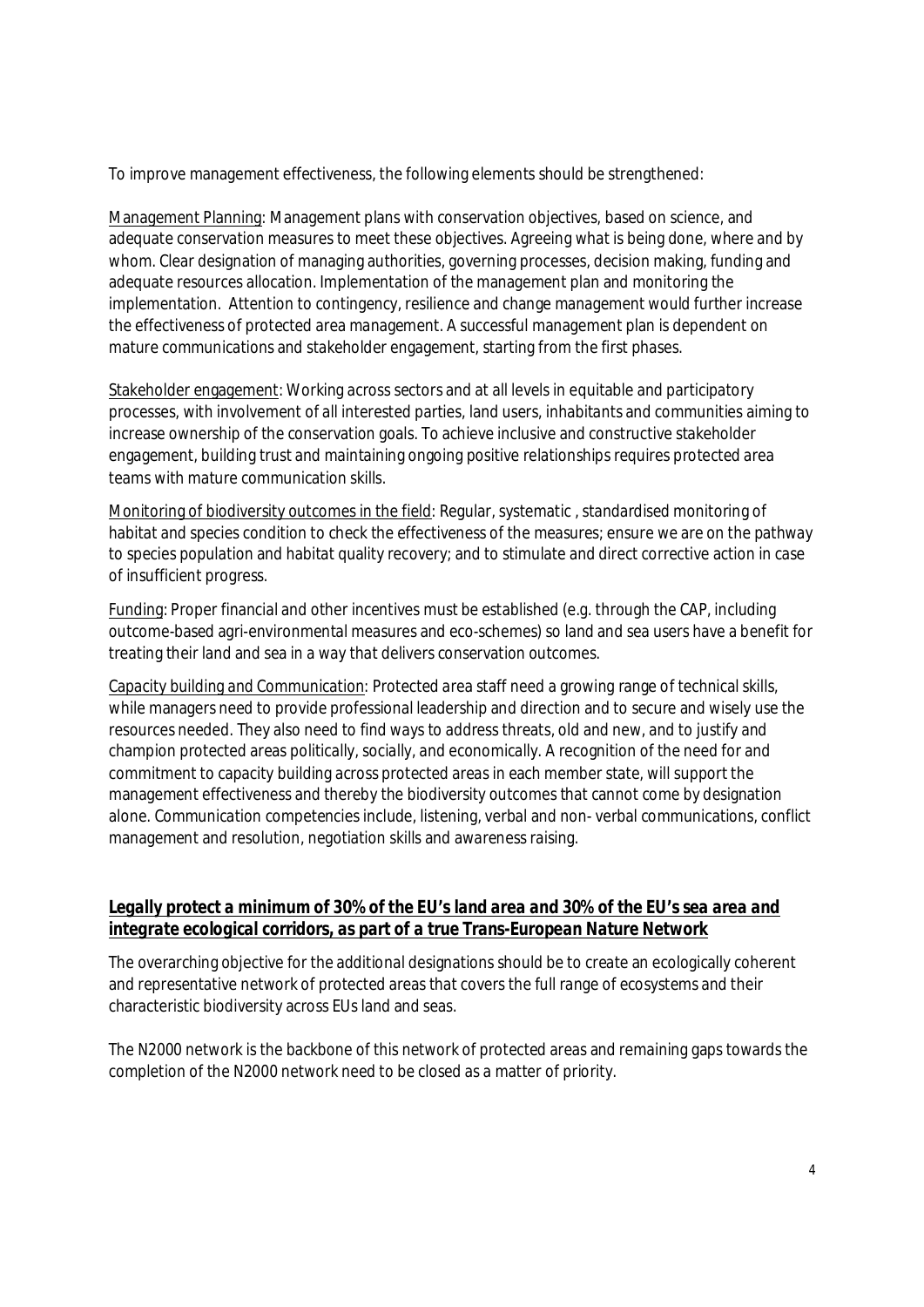The additional designations should be done according to a harmonised methodology, taking into account criteria such as, inter alia:

- The completion of the Natura 2000 network
- The need to improve the representativity, connectivity, coherence, and effectiveness of the protected area network: need to ensure ecological corridors/mosaics of habitat to enhance biodiversity outcomes, ecosystem functionality and resilience
- The presence of red-listed and other priority species and important habitat types of which the Member State (MS) has an important responsibility (because an important part of the population/habitat distribution is found in that particular MS), particularly globally threatened taxa that are not sufficiently covered by the Natura 2000 network
- The need to support the recovery of insects, especially pollinators
- The need to buffer sensitive habitats
- The need to reactivate large scale ecological functionality (eg food chains, natural river dynamics)
- Areas earmarked for nature restoration in line with upcoming EU legally binding targets

For protected areas to be able to count towards the 30% target, they need to comply with the IUCN definition of PA's, its accompanying principles and common objectives<sup>3</sup> and be effectively managed.

IUCN PA Definition: *"A protected area is a clearly defined geographical space, recognised, dedicated and managed, through legal or other effective means, to achieve the long term conservation of nature with associated ecosystem services and cultural values.* "

Essential <sup>4</sup> accompanying principles<sup>3</sup> for the IUCN definition of PAs:

- *For IUCN, only those areas where the main objective is conserving nature can be considered protected areas; this can include many areas with other goals as well, at the same level, but in the case of conflict, nature conservation will be the priority;*
- *Protected areas must prevent, or eliminate where necessary, any exploitation or management practice that will be harmful to the objectives of designation;*
- *Protected areas should usually aim to maintain or, ideally, increase the degree of naturalness of the ecosystem being protected;*
- *The definition and categories of protected areas should not be used as an excuse for dispossessing people of their land*

Objectives common to all IUCN PA management categories<sup>3</sup>: All protected areas should aim to:

- *Conserve the composition, structure, function and evolutionary potential of biodiversity;*
- *Contribute to regional conservation strategies (as core reserves, buffer zones, corridors, stepping-stones for migratory species etc.);*
- *Maintain diversity of landscape or habitat and of associated species and ecosystems;*

<sup>3&</sup>lt;br>Guidelines for Applying Protected Area Management Categories, IUCN (2008) https://portals.iucn.org/library/node/30018

 $^4$  The other accompanying principles are related to the choice of IUCN management categories of PA's and are therefore not mentioned here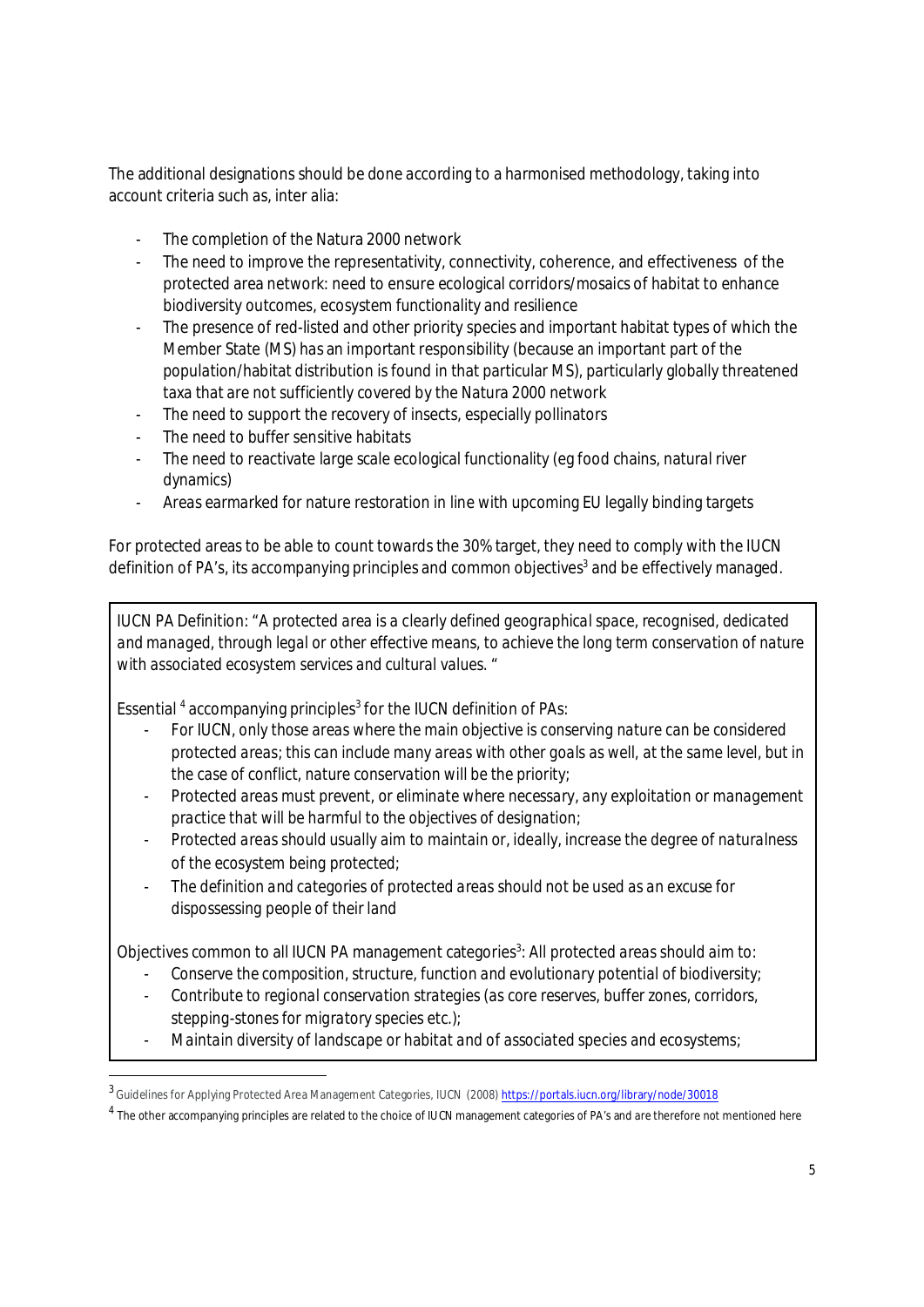- *Be of sufficient size to ensure the integrity and long-term maintenance of the specified conservation targets or be capable of being increased to achieve this end;*
- *Maintain the values for which it was assigned in perpetuity;*
- *Be operating under the guidance of a management plan, and a monitoring and evaluation programme that supports adaptive management;*
- *Possess a clear and equitable governance system.*

The key criteria that all protected areas need to comply with in order to count towards the 30% target are the following:

- The area should be legally protected, with as main objective the conservation of nature
- Requirement to meet conservation objectives through effective management and demonstrate recovery through systematic biodiversity monitoring
- Existence of effective legal provisions to prevent development and activities that are not consistent with the ecological needs and integrity of the site and its characteristic habitats and species and appropriate mechanisms to ensure implementation
- Clearly contribute to the establishment of a representative and ecologically coherent and resilient network

As the IPBES global assessment report shows, OECMs (other effective area-based conservation measures) managed by Indigenous peoples and local communities also contribute to the conservation of biodiversity and can be counted towards the Convention on Biological Diversity (CBD) protected area target. In order to be counted towards the protected area target they need to comply with the definition agreed in the CBD context, give primacy to nature, where there is a conflict, clearly contribute to effective and long-term protection and the establishment of a representative and ecologically coherent network of protected areas and comply with the IUCN criteria $^5$ .

Definition of OECM<sup>5</sup> (CBD Decision 14/8): A geographically defined area other than a Protected Area, *which is governed and managed in ways that achieve positive and sustained long-term outcomes for the in situ conservation of biodiversity with associated ecosystem functions and services and where applicable, cultural, spiritual, socio–economic, and other locally relevant values. (CBD, 2018)*.

Illustrative examples of OECMs that are meeting the criteria<sup>5</sup>

- Permanently set-aside areas of a managed forest, such as old-growth, primary, or other highbiodiversity value forests, which are protected from both forestry and non-forestry threats
- Privately conserved areas, managed with a specific conservation objective but not recognised as protected areas under national legislation
- Sites managed to provide ecological connectivity between protected areas.

<sup>5</sup> Recognising and reporting other effective area-based conservation measures, IUCN (2019) <u>https://www.iucn.org/news/protected</u>areas/201911/iucn-publishes-new-guidance-recognising-reporting-and-supporting-other-effective-area-based-conservation-measures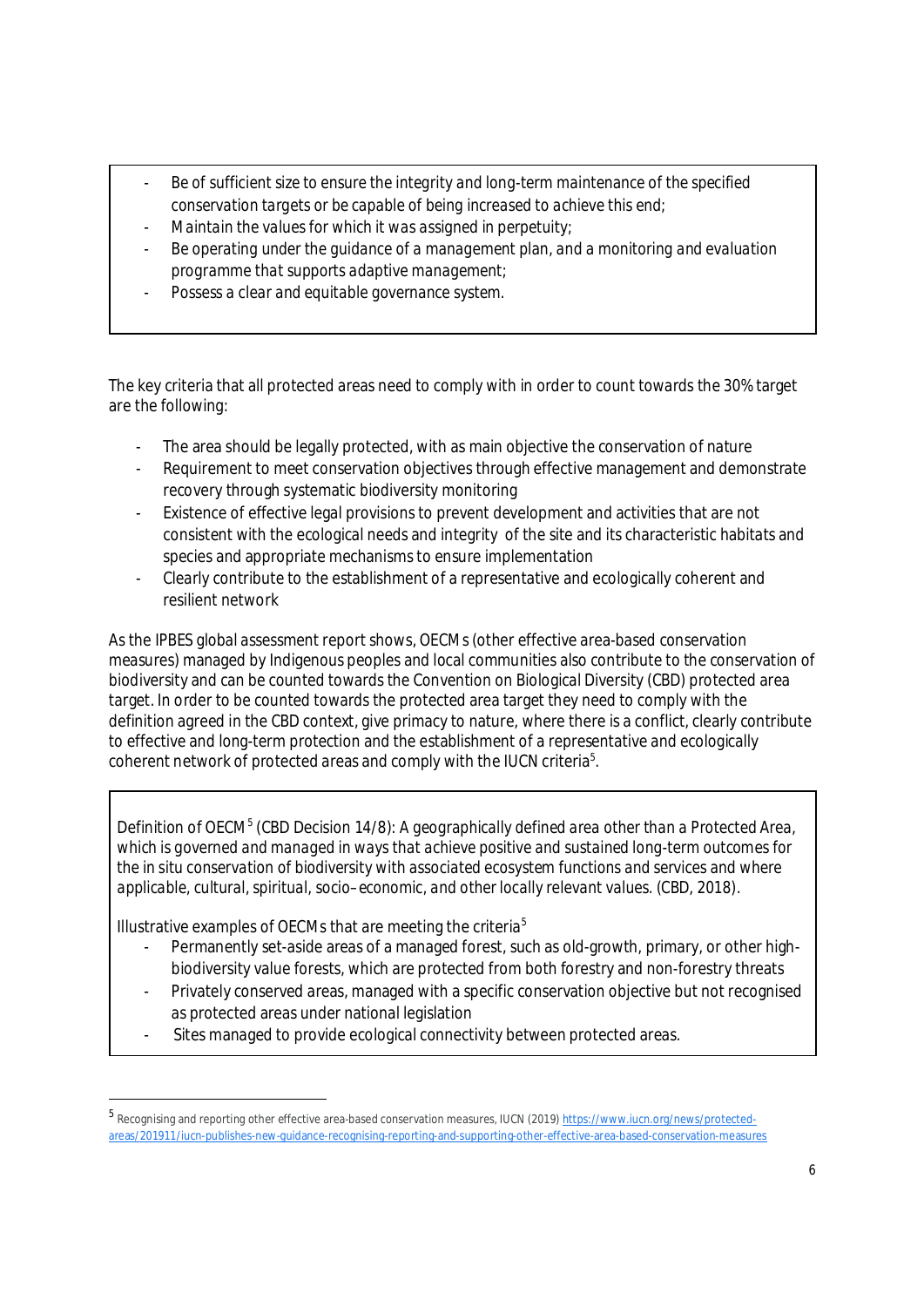- Permanent or long-term fisheries closure areas designed to protect complete ecosystems for stock recruitment, to protect specialised ecosystems in their entirety, or protect species at risk through the in-situ conservation of biodiversity as a whole, and are demonstrated to be effective against fishery and non-fishery threats alike.
- Sacred natural sites with high biodiversity values that are conserved in the long-term for their associations with one or more faith groups

Illustrative examples of areas that are NOT meeting the criteria<sup>5</sup>

- Small, semi-natural areas within an intensively-managed landscape with limited biodiversity conservation value, such as municipal parks, formal/domestic gardens, arboreta, field margins, roadside verges, hedgerows, narrow shoreline or watercourse setbacks, firebreaks, recreational beaches, marinas and golf courses
- Forests that are managed commercially for timber supply and are intended for logging, even though they may have some conservation values and support some species of interest.
- Agricultural lands which are managed in a manner that limits the in-situ conservation of biodiversity. This may include, for example, pastures that are grazed too intensively to support native grassland ecosystems or species, or grasslands replanted with monocultures or non-native species for the purposes of livestock production.
- Temporary agricultural set asides, summer fallow and grant-maintained changes to agricultural practice that may benefit biodiversity.

# *Strictly protect at least a third of the EU's protected areas, including all remaining EU primary and old-growth forests*

The criteria to define strict protection need to be aligned with the IUCN 1 & 2 management categories and focus primarily on non-intervention management and the protection of large scale natural processes, and vulnerable biodiversity and carbon rich areas. Strict protection must exclude all extractive and habitat altering activities like logging, fishing, hunting, ploughing, cultivation, construction and mining. Only activities strictly required for the conservation purposes in line with the ecological requirements of the site should be allowed.

Strict protection and non-intervention does not mean inaction: activities designed to achieve the conservation objectives of the site should be allowed and implemented, including equitable management actions linked to pressures' and threats' reduction, visitors and local residents, and those restoration measures to make the non-intervention possible. This includes measures to find solutions compatible with the ecological needs of the site while recognising the needs and rights of people who have customarily used the area in question.